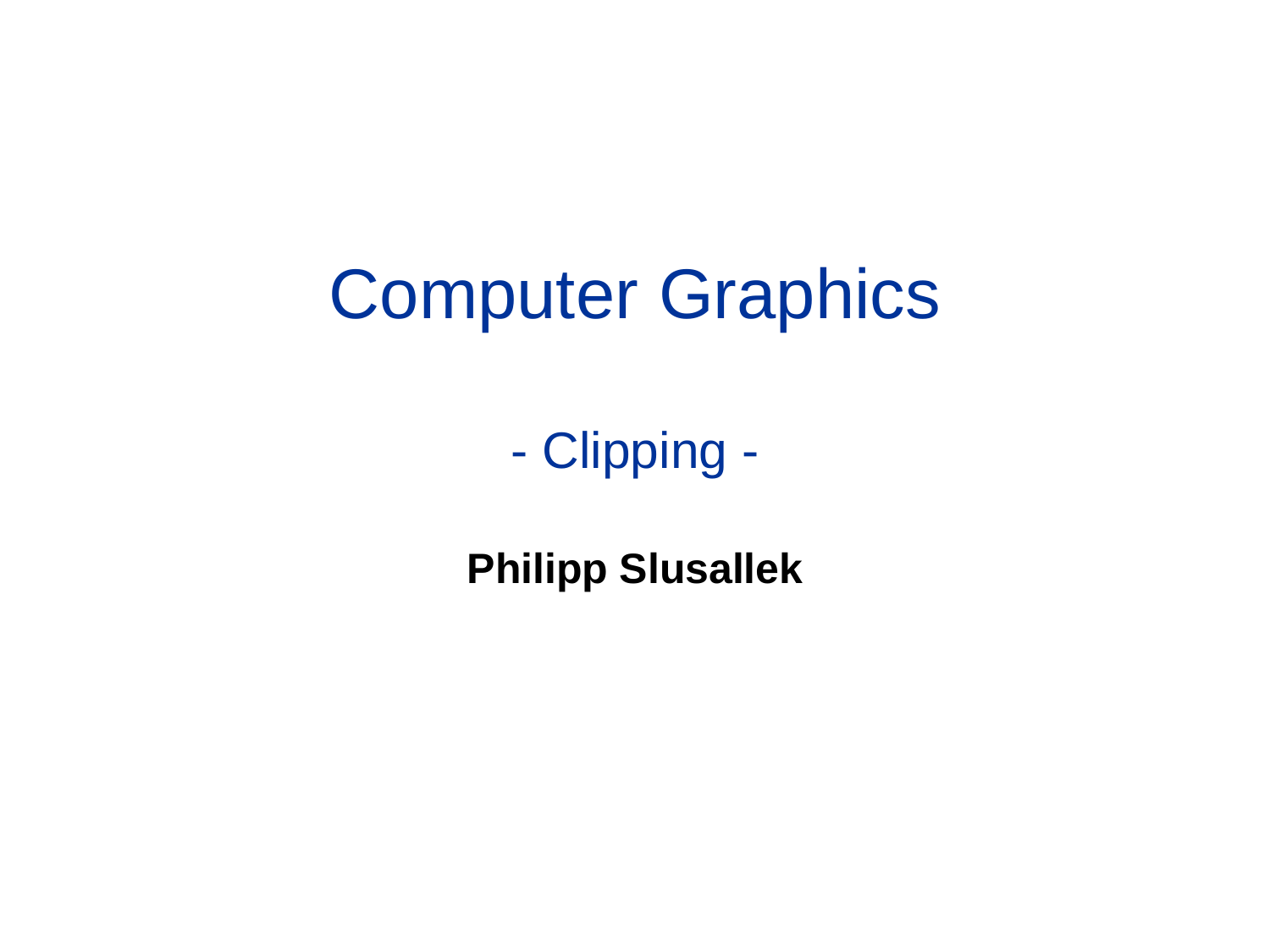# **Clipping**

### • **Motivation**

- Projected primitive might fall (partially) outside of display area
	- E.g. if standing inside a building
- Eliminate non-visible geometry early in the pipeline to process visible parts only
- Happens after transformation from 3D to 2D
- Must cut off parts outside the window
	- Cannot draw outside of window (e.g. plotter)
	- Outside geometry might not be representable (e.g. in fixed point)
- Must maintain information properly
	- Drawing the clipped geometry should give the correct results: e.g. correct interpolation of colors at triangle vertices when one is clipped
	- Type of geometry might change
		- Cutting off a vertex of a triangle produces a quadrilateral
		- Might need to be split into triangle again
	- Polygons must remain closed after clipping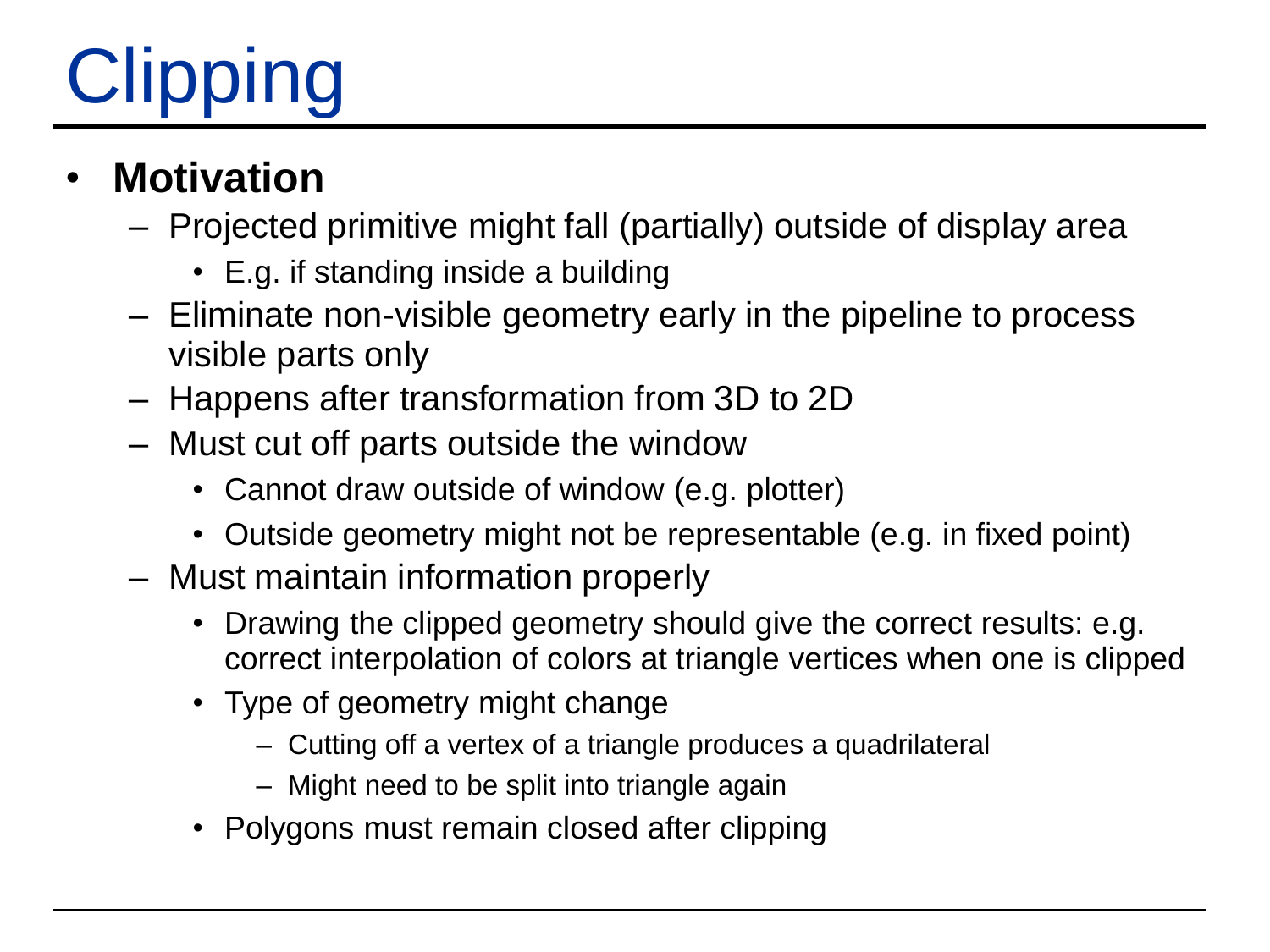# Line Clipping

### • **Definition of clipping**

- Cut off parts of objects which lie outside/inside of a defined region
- Often clip against viewport (2D) or canonical view-volume (3D)
- **Let`s focus first on lines only**

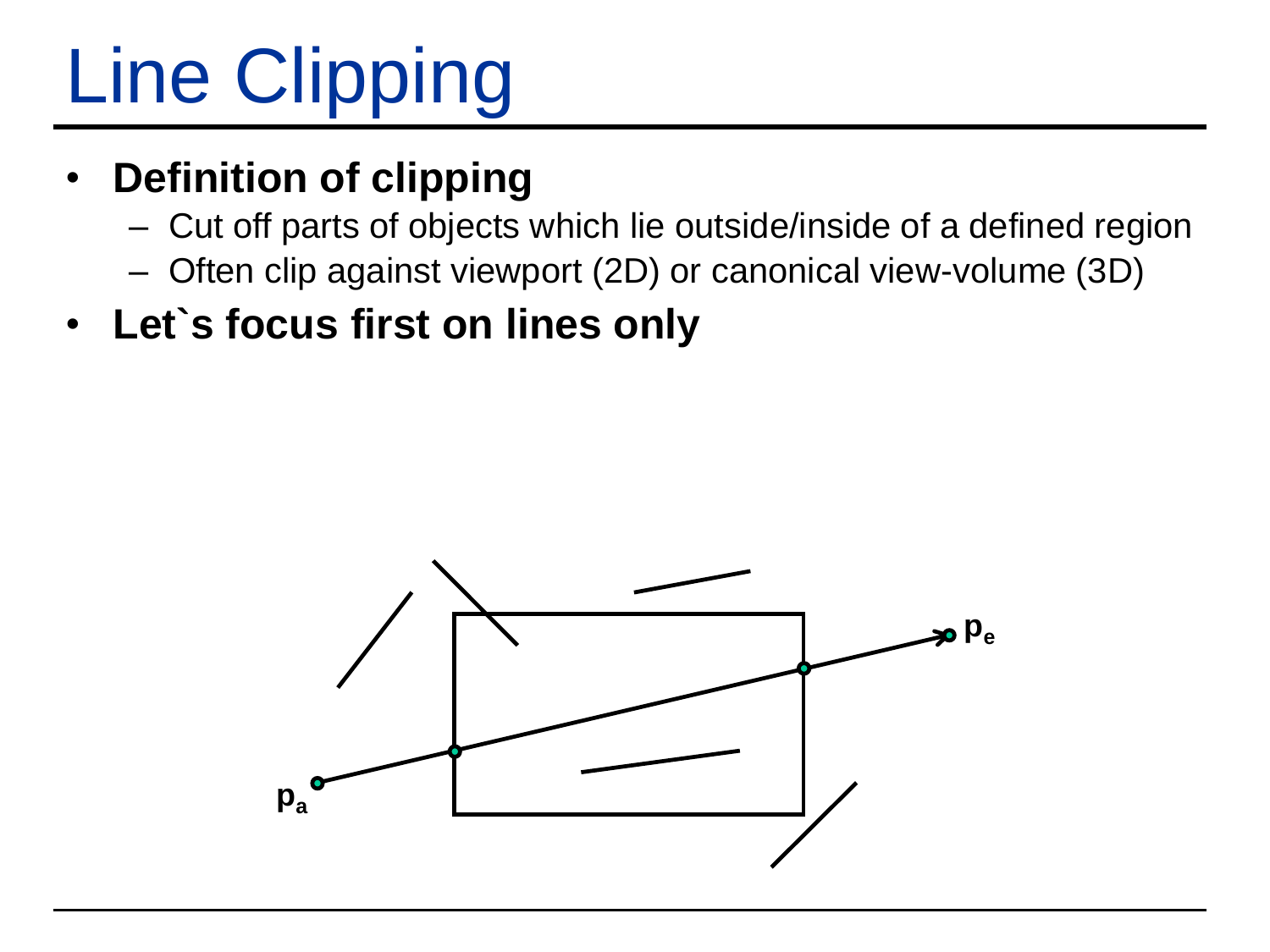### Brute-Force Method

#### • **Brute-force line clipping at the viewport**

- If both end points  $p_h$  and  $p_e$  are inside viewport
	- Accept the whole line
- Otherwise, clip the line at *each edge*
	- Pintersection =  $p_b + t_{line}(p_e p_b) = e_b + t_{edge}(e_e e_b)$
	- Solve for  $t_{line}$  and  $t_{edge}$ 
		- Intersection within segment if both  $0 \le t_{line}$ ,  $t_{edge} \le 1$
	- Replace suitable end points for the line by the intersection point
- Unnecessarily test many cases that are irrelevant

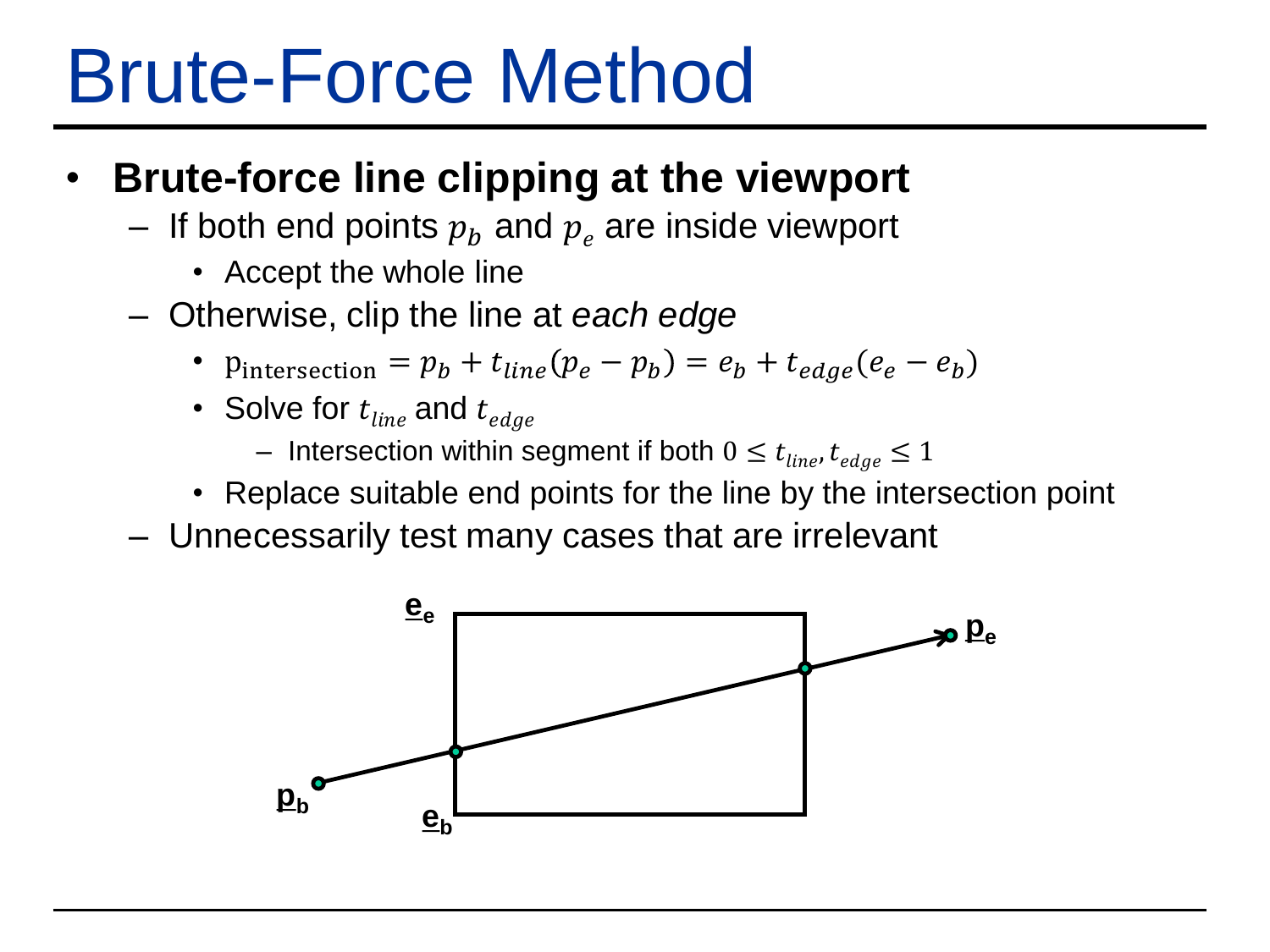## Cohen-Sutherland (1974)

### • **Advantage: divide and conquer**

- Efficient trivial accept and trivial reject
- Non-trivial case: divide and test

### • **Outcodes of points**

- Bit encoding (**o**ut**c**ode, OC)
	- Each viewport edge defines a half space
	- Set bit if vertex is outside w.r.t. that edge

### • **Trivial cases**

- Trivial accept: both are in viewport
	- $(OC(p_b) \text{ OR } OC(p_e)) == 0$
- Trivial reject: both lie outside w.r.t. *at least one common edge*
	- $(OC(p_b) \text{ AND } OC(p_e)) \neq 0$
- Line has to be clipped to all edges where XOR bits are set, i.e. the points lies on different sides of that edge
	- OC( $p_b$ ) **XOR** OC( $p_e$ )

| 1001 | 1000 | 1010 |
|------|------|------|
| 0001 | 0000 | 0010 |
| 0101 | 0100 | 0110 |

Bit order: *top, bottom, right, left* Viewport  $(x_{min}, y_{min}, x_{max}, y_{max})$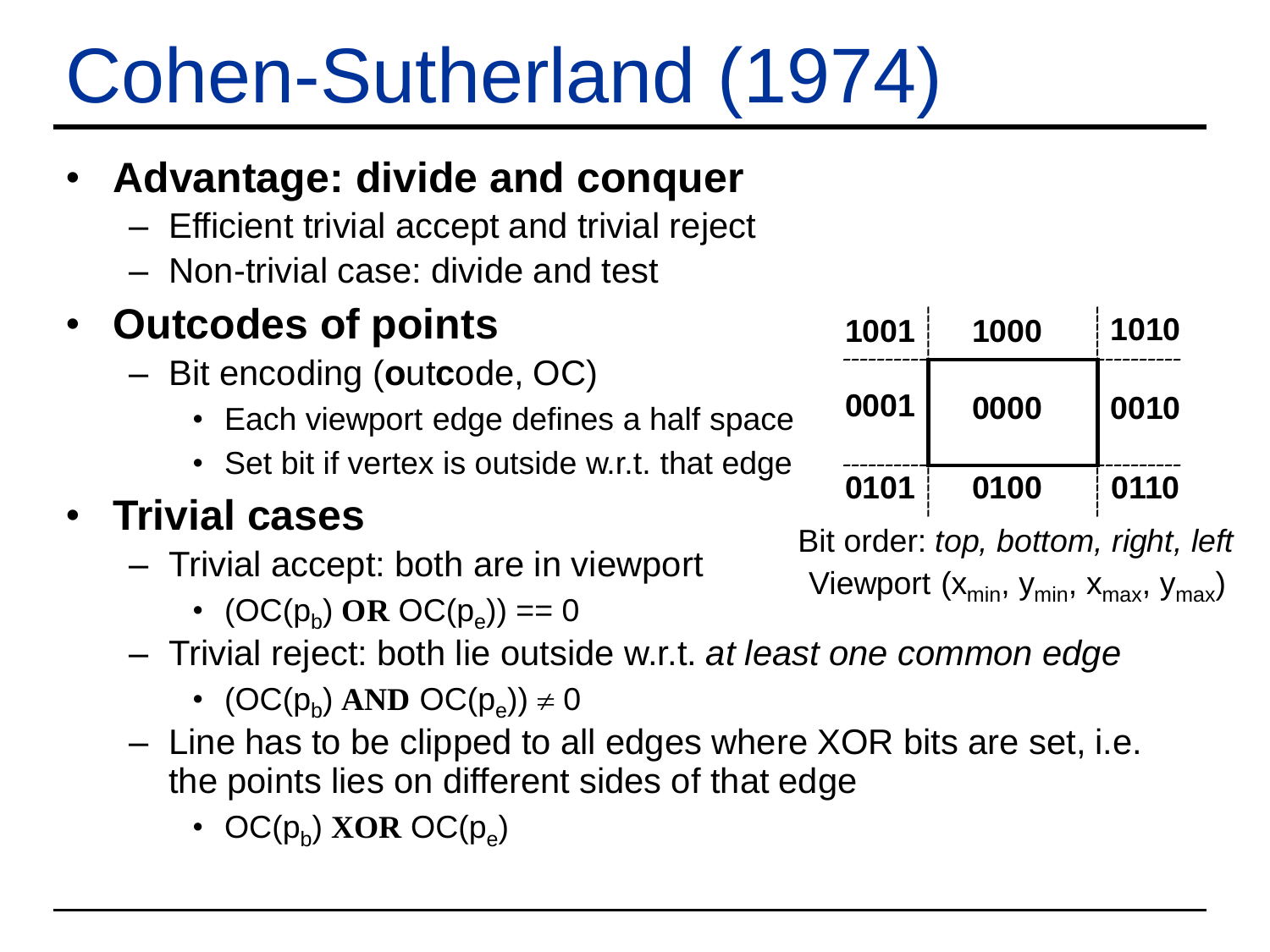### Cohen-Sutherland

### • **Clipping of line (p1, p2)**

```
oc1 = OC(p1); oc2 = OC(p2); edge = 0;
do {
  if ((oc1 AND oc2) != 0) // trivial reject of remaining segment
   return REJECT;
 else if ((oc1 OR oc2) == 0) // trivial accept of remaining segment
   return (ACCEPT, p1, p2);
 if ((oc1 XOR oc2)[edge]) {
   if (oc1[edge]) // p1 outside
     {p1 = cut(p1, p2, edge)}; oc1 = OC(p1);}else // p2 outside
     {p2 = cut(p1, p2, edge)}; oc2 = OC(p2)};}
} while (++edge < 4); // Not the most efficient solution
return ((oc1 OR oc2) == 0) ? (ACCEPT, p1, p2) : REJECT;
                                                        1000
```
#### **Intersection calculation for**  $x = x_{\text{min}}$

$$
\frac{y - y_a}{y_e - y_a} = \frac{x_{\min} - x_a}{x_e - x_a}
$$

$$
y = y_a + (x_{\min} - x_a) \frac{y_e - y_a}{x_e - x_a}
$$

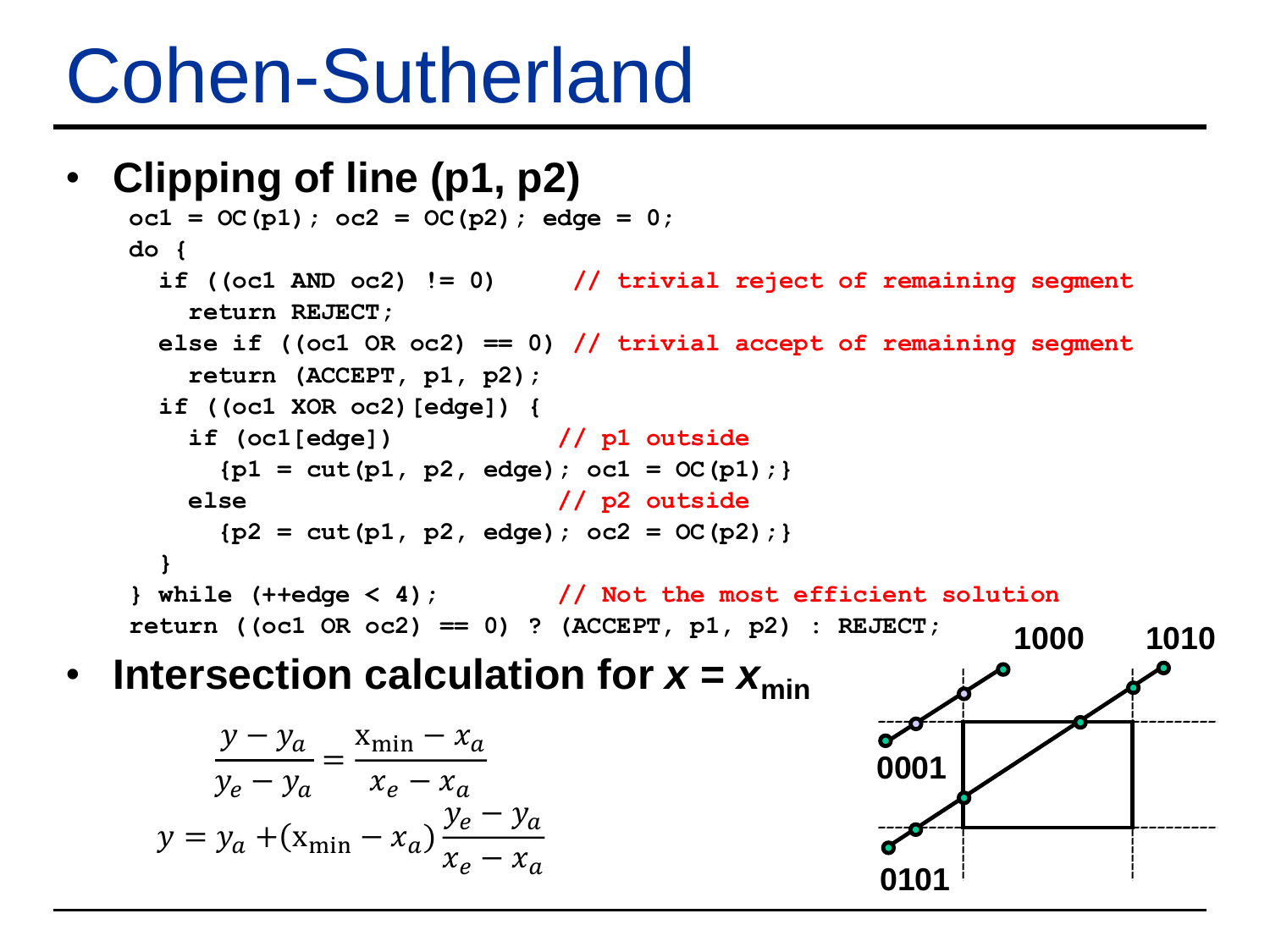# Cyrus-Beck (1978)

### • **Parametric line-clipping algorithm**

- Only convex polygons: max 2 intersection points
- Use edge orientation

### • **Idea: clipping against polygons**

- Clip line  $p = p_h + t_i (p_e p_h)$  with each edge
- $-$  Intersection points sorted by parameter  $t_i$
- Select
	- $\mathsf{t}_{\mathsf{in}}$ : entry point  $((p_e-p_b)\cdot N_i < 0)$  with largest  $\mathsf{t}_{\mathsf{i}}$
	- $t_{\text{out}}$ : exit point  $((p_e p_h) \cdot N_i > 0)$  with smallest  $t_i$
- $-$  If t<sub>out</sub>  $<$  t<sub>in</sub>, line lies completely outside (akin to ray-box intersect.)

### • **Intersection calculation**



$$
(p - p_{\text{edge}}) \cdot N_i = 0
$$
  

$$
t_i(p_e - p_b) \cdot N_i + (p_b - p_{\text{edge}}) \cdot N_i = 0
$$
  

$$
t_i = \frac{(p_{\text{edge}} - p_b) \cdot N_i}{(p_e - p_b) \cdot N_i}
$$

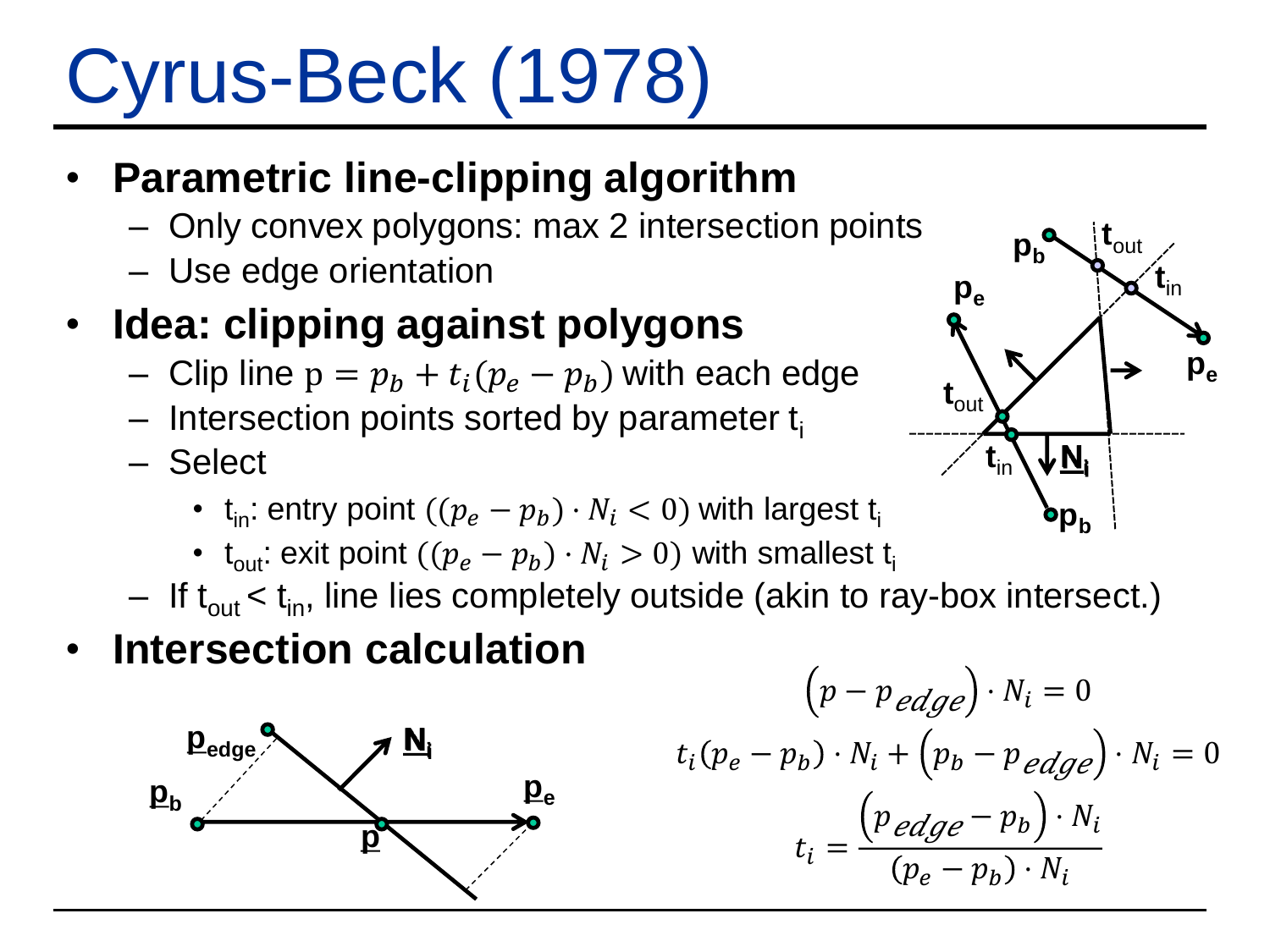Liang-Barsky (1984)

#### • **Cyrus-Beck for axis-aligned rectangles** – Using window-edge coordinates (with respect to an edge T) **Example: top (y =**  $y_{max}$ **)**  $WEC_T(p) = (p - p_T) \cdot N_T$  $N_T =$ 0 1 ,  $p_b - p_T =$  $x_b - x_{\text{max}}$  $y_b - y_{\text{max}}$  $t_T =$  $p_b-p_T)\cdot N_T$  $p_b-p_e)\cdot N_T$ =  ${\rm WEC}_{T}(p_b$  ${\rm WEC}_{T}(p_b) - {\rm WEC}_{T}(p_e)$ =  $y_b - y_{\text{max}}$  $y_b - y_e$  $N_T$ **x y**  $\mathbf{p}_{\text{e}}$  $\mathbf{p}_{\mathbf{h}}$  $\mathbf{p}_{\mathrm{T}}$

- Window-edge coordinate (WEC): decision function for an edge
	- Directed distance to edge
		- Only sign matters, similar to Cohen-Sutherland opcode
	- Sign of the dot product determines whether the point is in or out
	- Normalization unimportant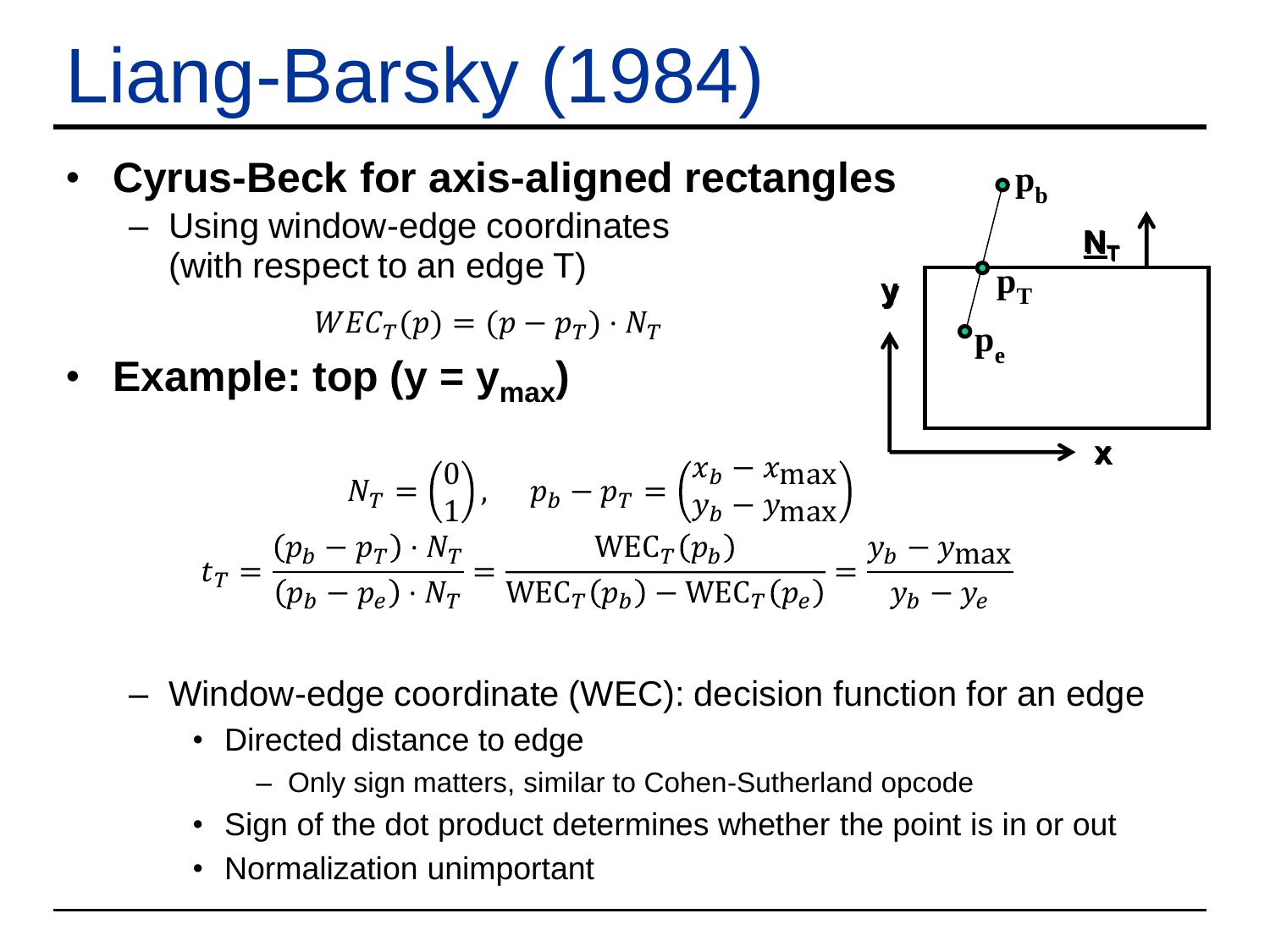# Line Clipping - Summary

- **Cohen-Sutherland, Cyrus-Beck, and Liang-Barsky algorithms readily extend to 3D**
- **Cohen-Sutherland algorithm**
	- + Efficient when majority of lines can be trivially accepted / rejected
		- Very large clip rectangles: almost all lines inside
		- Very small clip rectangles: almost all lines outside
	- Repeated clipping for remaining lines
	- Testing for 2D/3D point coordinates

### • **Cyrus-Beck (Liang-Barsky) algorithms**

- + Efficient when many lines must be clipped
- + Testing for 1D parameter values
- Testing intersections always for all clipping edges (in the Liang-Barsky trivial rejection testing possible)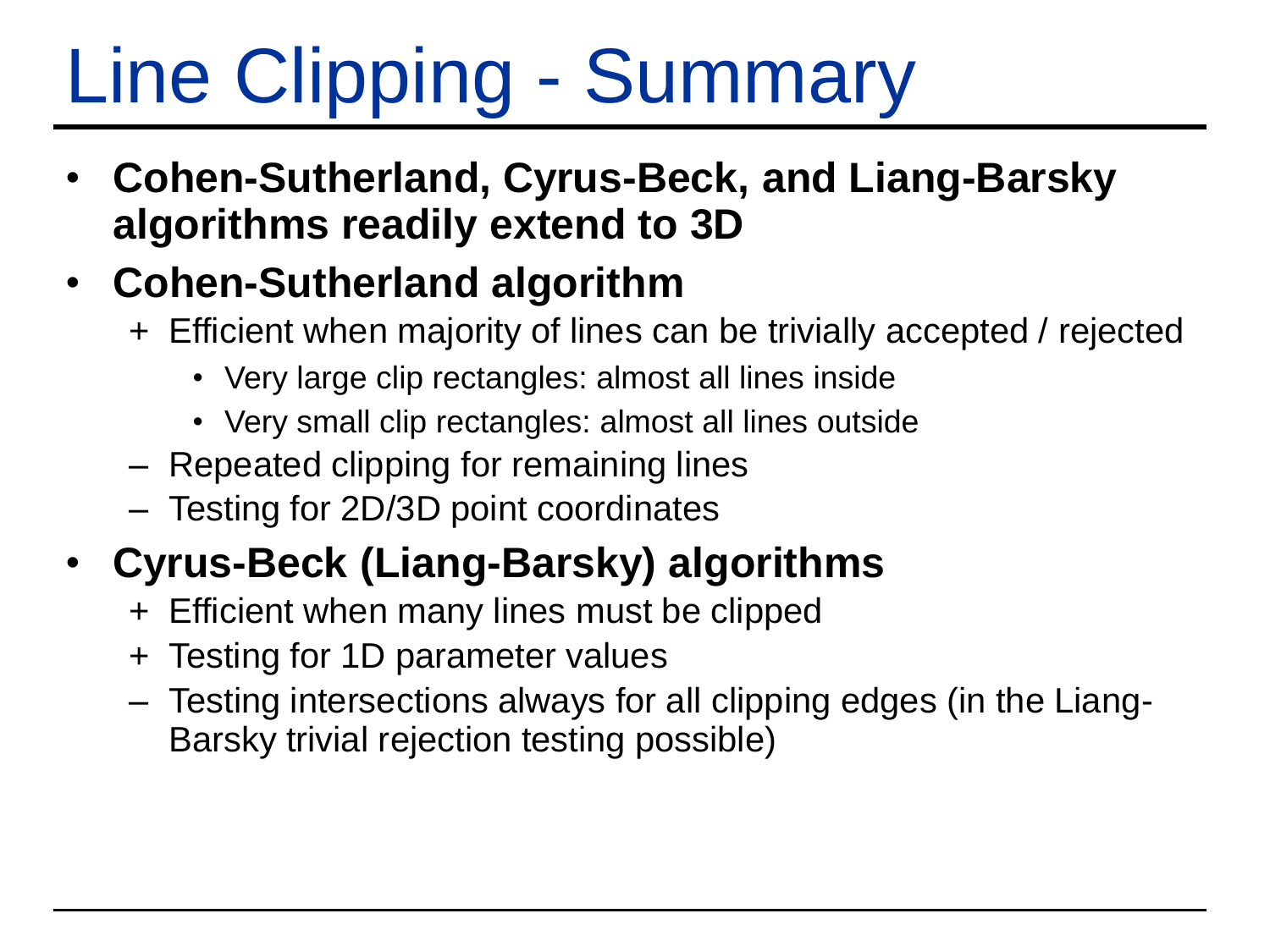# Polygon Clipping

### **Extended version of line clipping**

- Condition: polygons have to remain closed
	- Filling, hatching, shading, ...

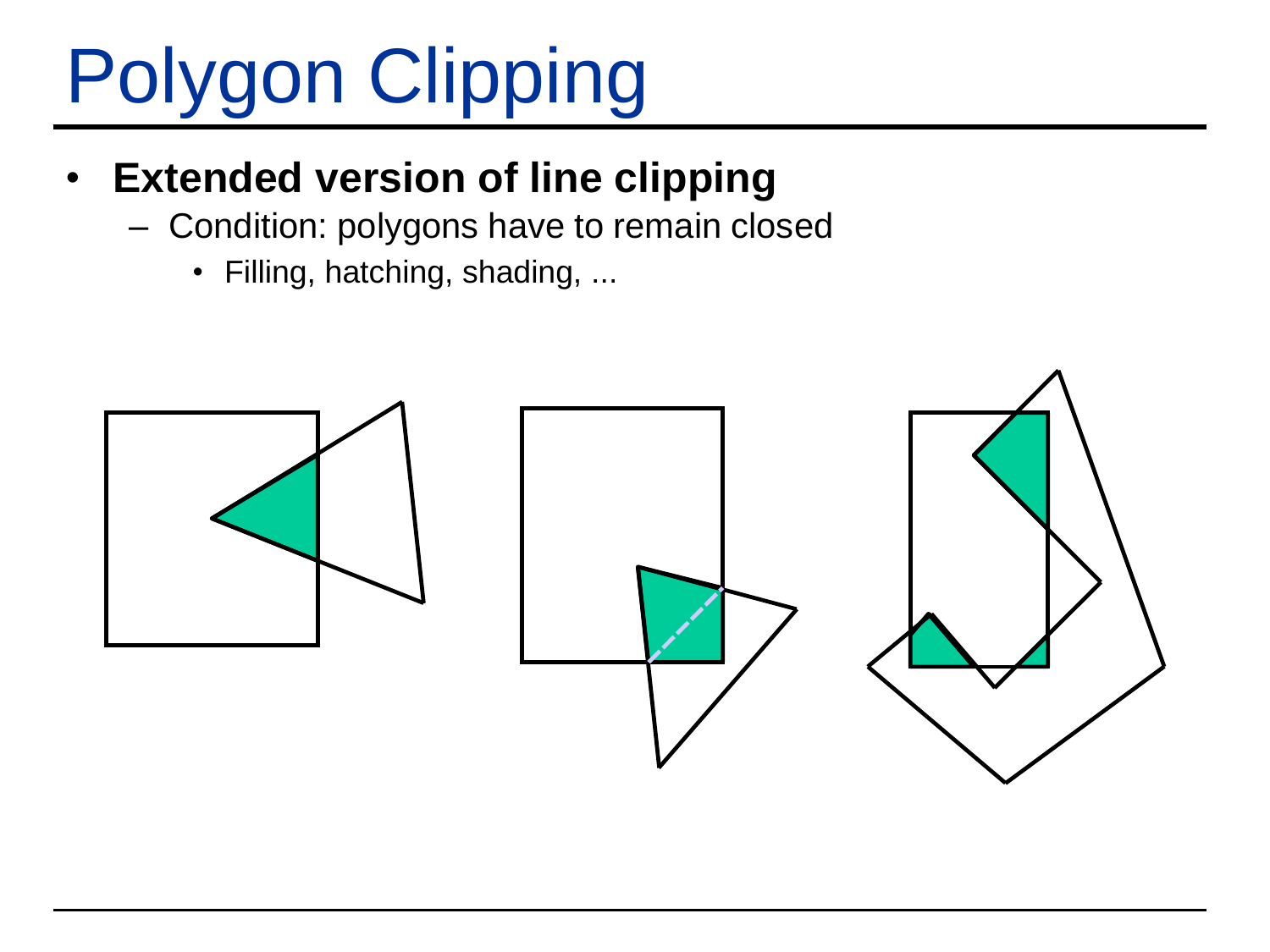### Sutherland-Hodgeman (1974)

- **Idea**
	- Iterative clipping against each edge in sequence



– Four different local operations based on sides of  $p_{i-1}$  and  $p_i$ 

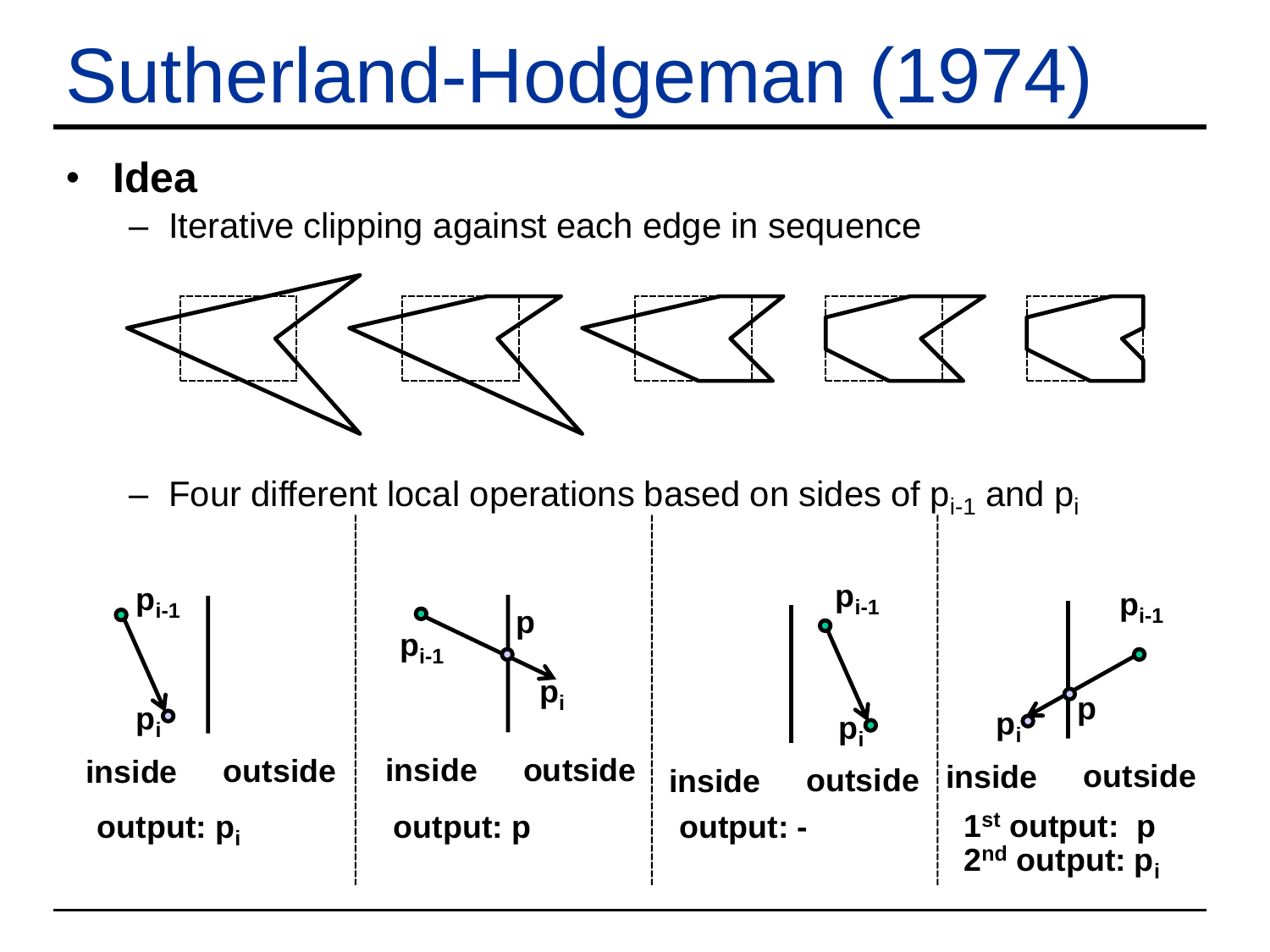### **Enhancements**

### • **Recursive polygon clipping**

– Pipelined Sutherland-Hodgeman

**p0 , p<sup>1</sup> , ... p<sup>0</sup> , p<sup>1</sup> Top Bottom Left Right , ...**

#### • **Problems**

- Degenerated polygons/edges
	- Elimination by post-processing, if necessary

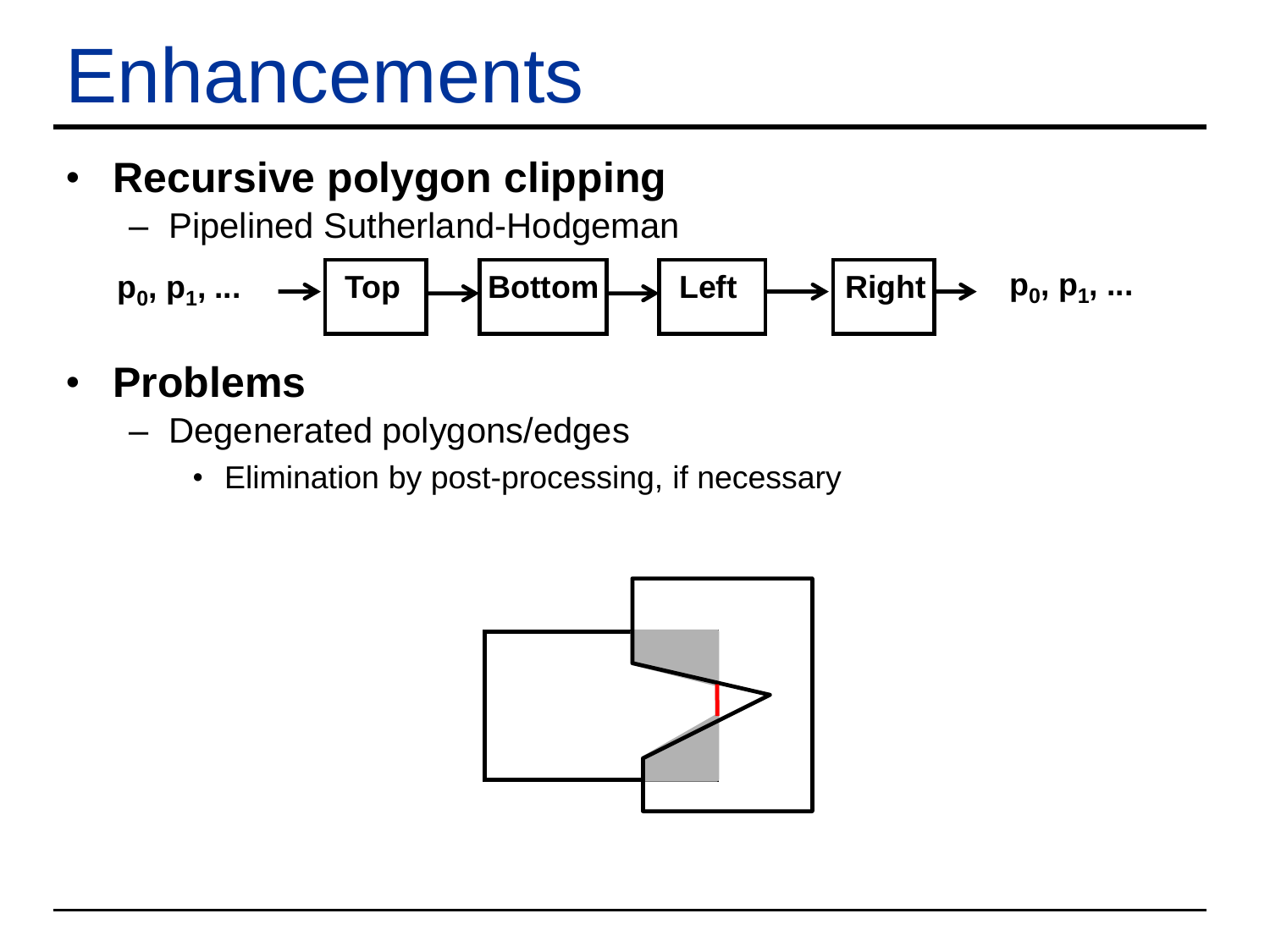# **Other Clipping Algorithms**

- **Weiler & Atherton (´77)**
	- Arbitrary concave polygons with holes against each other
- **Vatti (´92)**
	- Also with self-overlap

### • **Greiner & Hormann (TOG ´98)**

- Simpler and faster as Vatti
- Also supports Boolean operations
- Idea:
	- Odd winding number rule
		- Intersection with the polygon leads to a winding number  $\pm 1$
	- Walk along both polygons
	- Alternate winding number value
	- Mark point of entry and point of exit
	- Combine results



**Non-zero WN: in Even WN: out**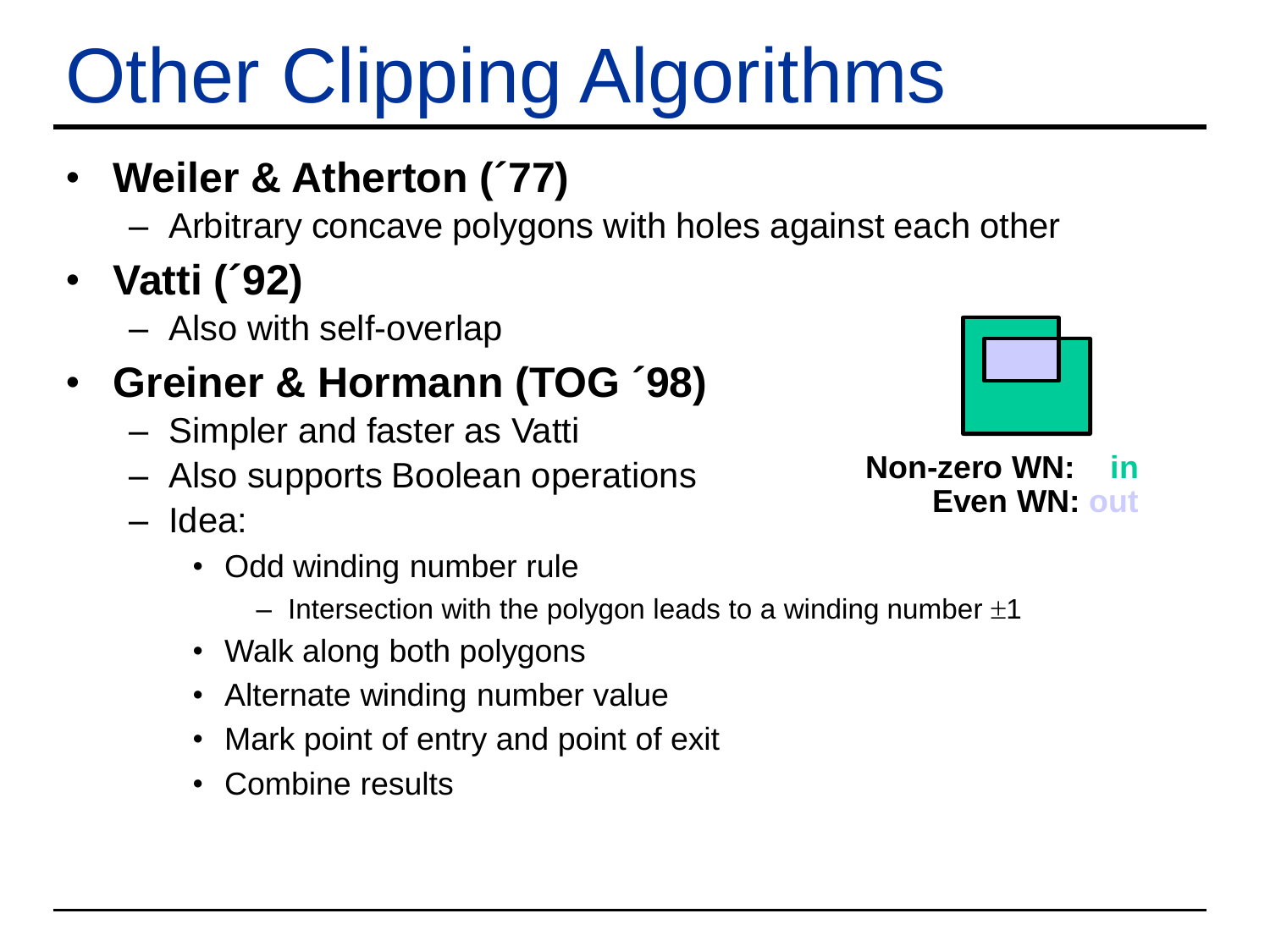### Greiner & Hormann

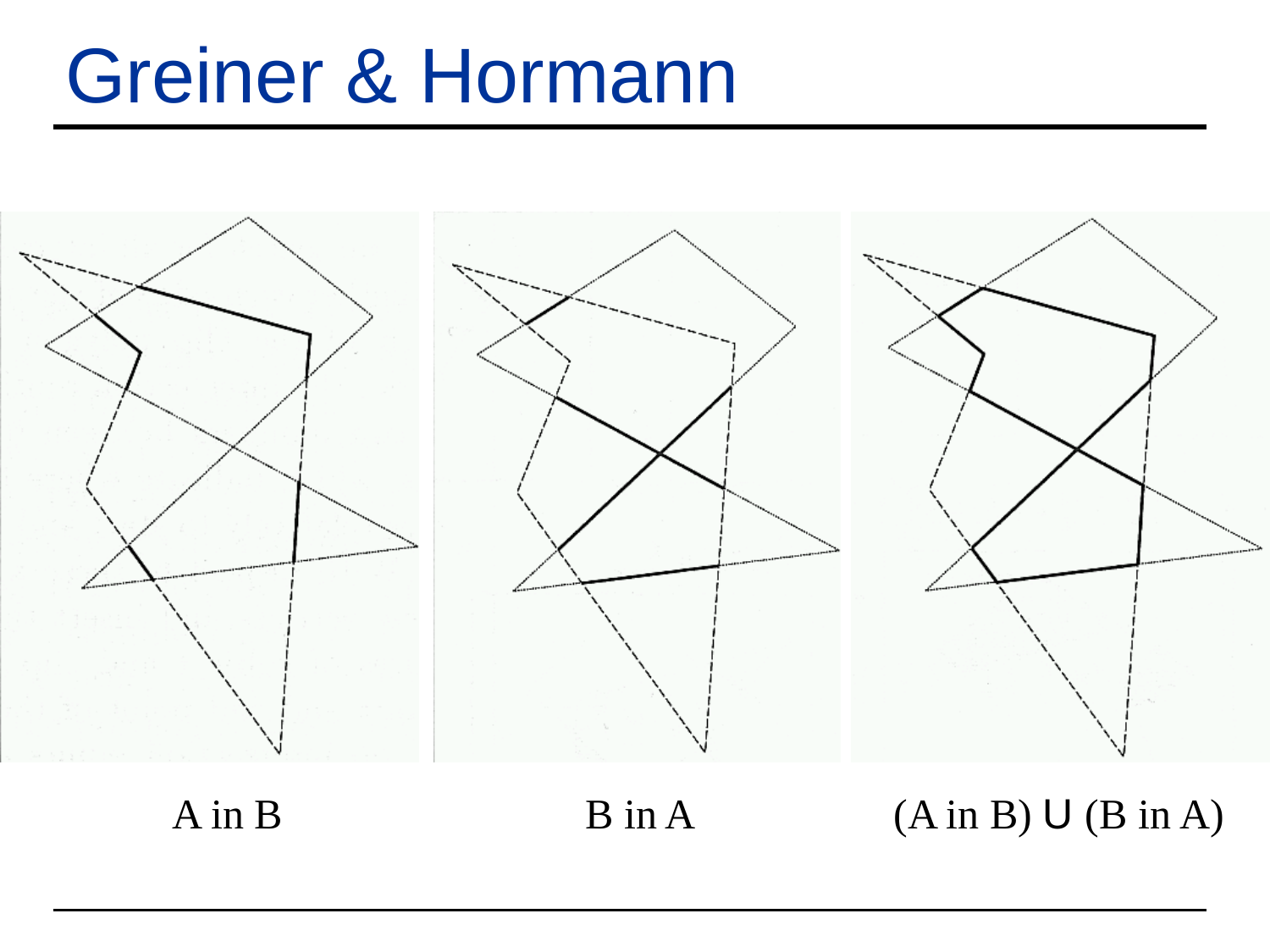# 3D Clipping agst. View Volume

#### • **Requirements**

- Avoid unnecessary rasterization
- Avoid overflow on transformation at fixed point!

### • **Clipping against viewing frustum**

- Enhanced Cohen-Sutherland with 6-bit outcode
- After perspective division
	- $-1 < y < 1$
	- $-1 < x < 1$
	- $-1 < 7 < 0$
- Clip against side planes of the canonical viewing frustum
- Works analogously with Liang-Barsky or Sutherland-Hodgeman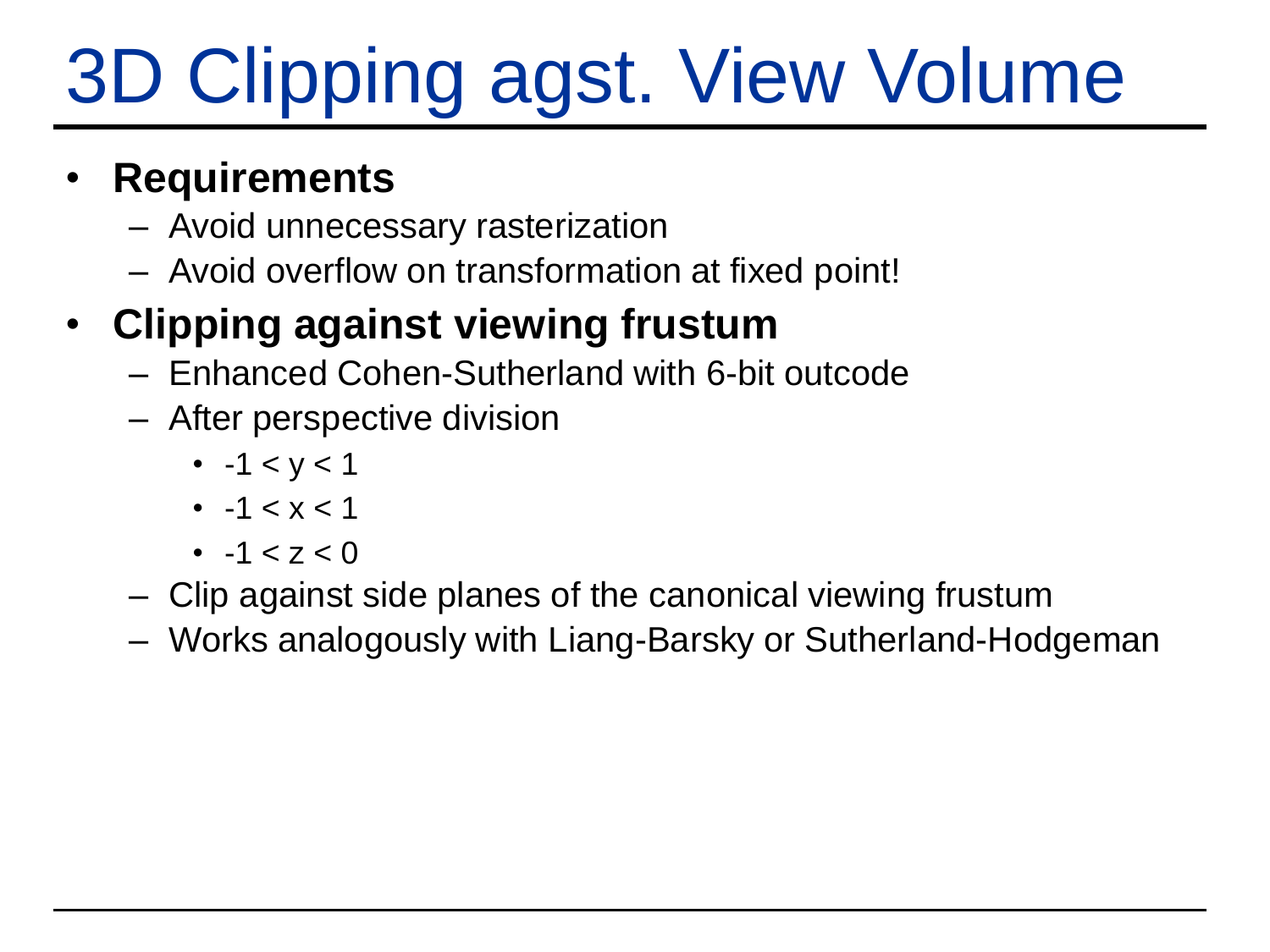# 3D Clipping agst. View Volume

#### • **Clipping in homogeneous coordinates**

- Use canonical view frustum, but avoid costly division by W
- Inside test with a linear distance function (WEC)
	- Left:  $X / W > -1$   $\rightarrow$   $W + X = WEC_{L}(p) > 0$
	- Top:  $Y/W < 1$   $\rightarrow$   $W Y = WEC<sub>T</sub>(p) > 0$
	- Back:  $Z / W > -1$   $\rightarrow$   $W + Z = WEC_B(p) > 0$
	- $\bullet$  …
- Intersection point calculation (before homogenizing)
	- Test:  $\mathsf{WEC}_\mathsf{L}(p_\mathsf{b}) > 0$  and  $\mathsf{WEC}_\mathsf{L}(p_\mathsf{e}) < 0$
	- Calculation:

$$
WEC(p_b + t(p_e - p_b)) = 0
$$
  
\n
$$
W_b + t(W_e - W_b) + X_b + t(X_e - X_b) = 0
$$
  
\n
$$
t = \frac{W_b + X_b}{(W_b + X_b) - (W_e + X_e)} = \frac{WEC_L(p_b)}{WEC_L(p_b) - WEC_L(p_e)}
$$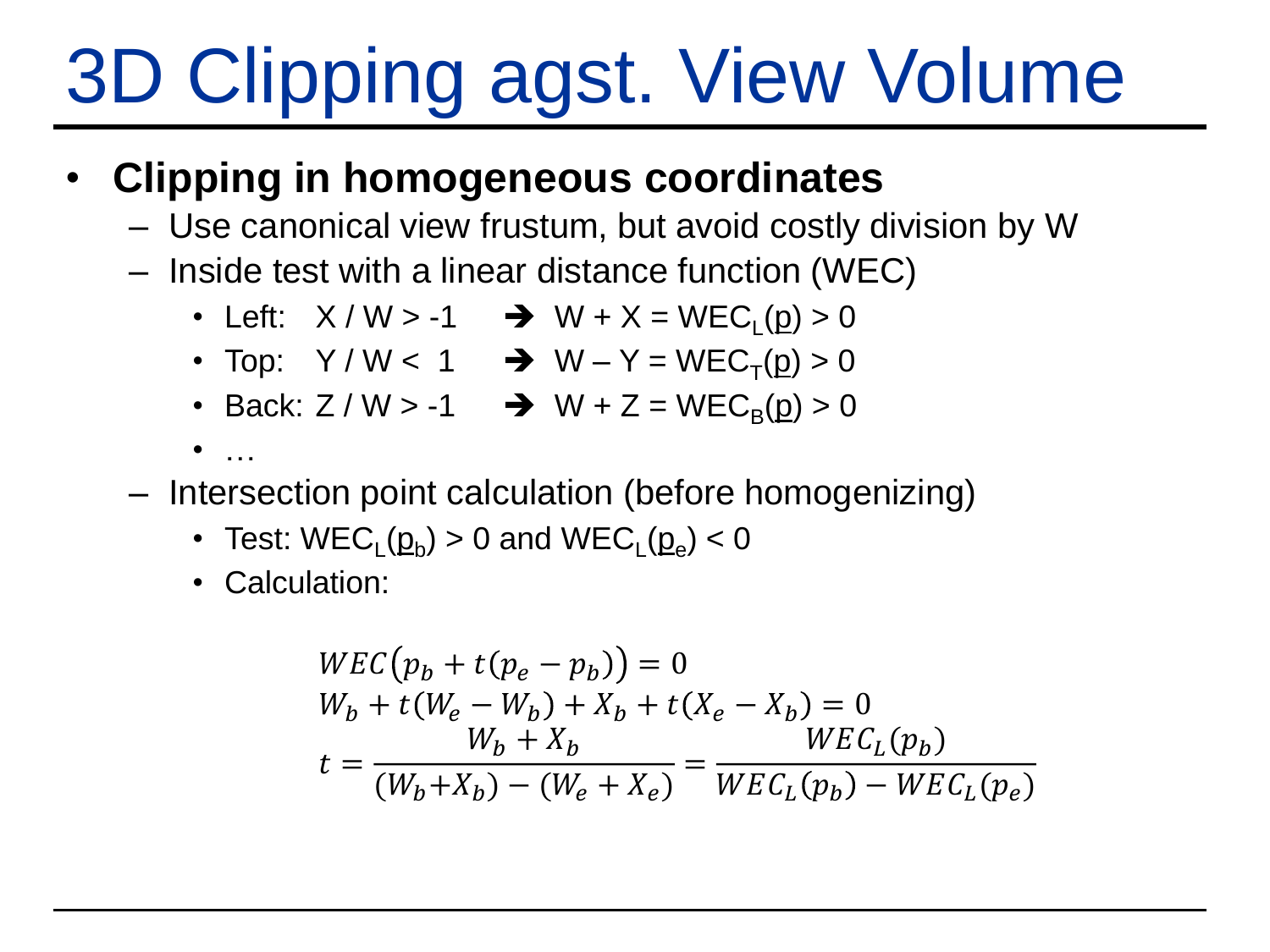### Problems with Homogen. Coord.

- **Negative w**
	- Points with  $w < 0$  or lines with  $w_b < 0$  and  $w_e < 0$ 
		- Negate and continue
	- $-$  Lines with  $w_b \cdot w_e < 0$  (NURBS)
		- Line moves through infinity
			- $-$  External  $\overline{\mathsf{m}}$ line"
		- Clipping two times
			- Original line
			- Negated line
		- Generates up to two segments